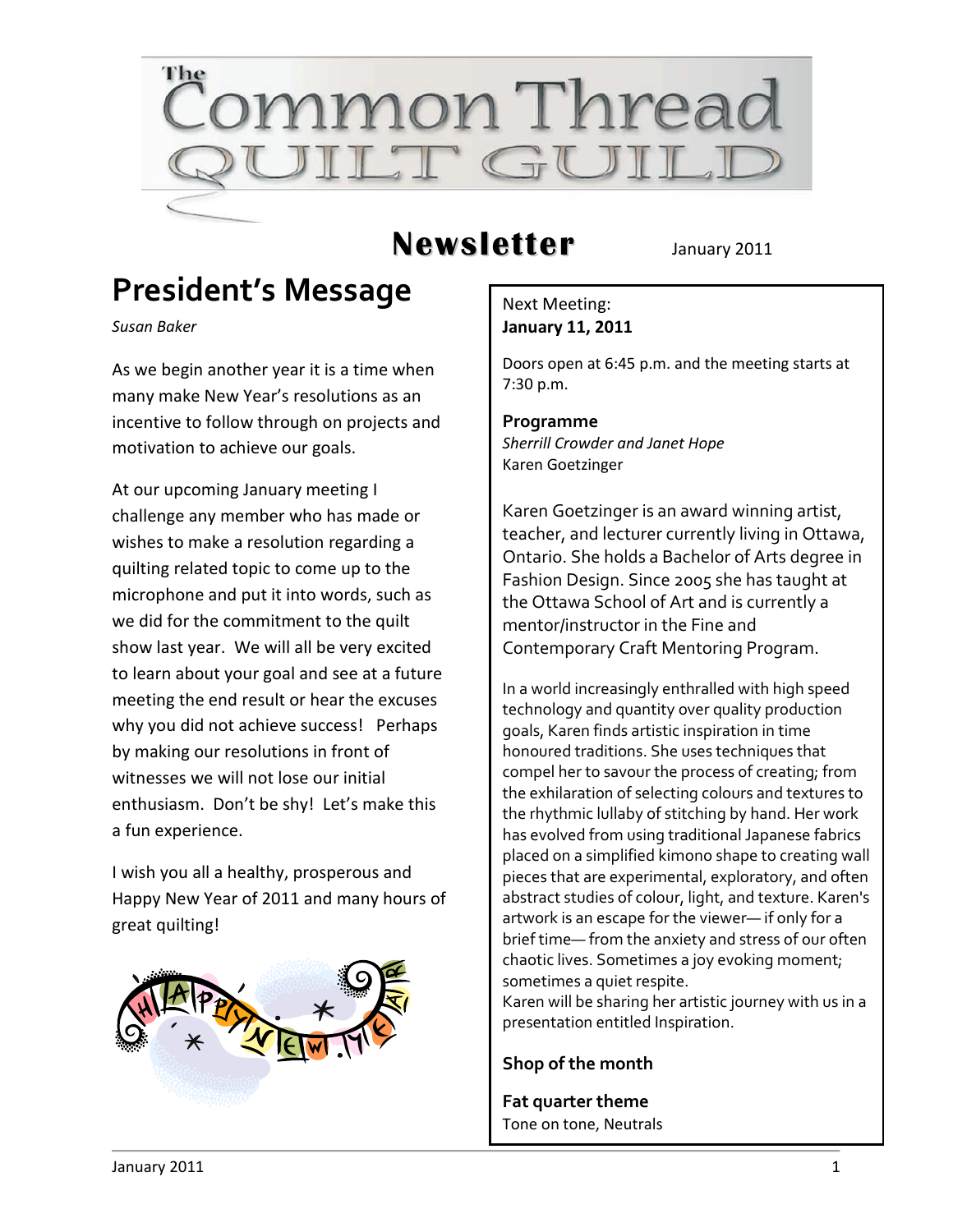# Library

*Del Jazey*

Have a look at the revised list of books and magazines on our Internet site, and then come to the meeting early to pick them up!

| Executive Team                                                                                                                                |                                             |  |
|-----------------------------------------------------------------------------------------------------------------------------------------------|---------------------------------------------|--|
| <b>President</b>                                                                                                                              | <b>Susan Baker</b>                          |  |
| <b>Vice-President Vacant</b>                                                                                                                  |                                             |  |
| Past-President Linda Won                                                                                                                      |                                             |  |
| <b>Treasurer</b>                                                                                                                              | <b>Catherine Parkinson</b>                  |  |
| <b>Secretary</b>                                                                                                                              | Susan Kirkham                               |  |
| Program                                                                                                                                       | <b>Sherrill Crowder</b><br>Janet Hope       |  |
| <b>Workshops</b>                                                                                                                              | <b>Sylvie Proulx</b>                        |  |
| Library                                                                                                                                       | Del Jazey                                   |  |
| Membership                                                                                                                                    | <b>Nancy Francis</b><br>Rachel Mathews      |  |
| <b>Retreats</b>                                                                                                                               | <b>Barb Till</b>                            |  |
| <b>Newsletter</b>                                                                                                                             | <b>Andree Faubert</b>                       |  |
| <b>Challenge</b>                                                                                                                              | Johanna L. MacDougall<br><b>Nancy Stass</b> |  |
| <b>Web Master</b>                                                                                                                             | <b>Christine Scharf</b>                     |  |
| Community<br>Projects                                                                                                                         | Victoria VanderLinden                       |  |
| <b>Fat Quarter</b><br><b>Club</b>                                                                                                             | Cathy Newman                                |  |
| <b>CTQG Mailing Address:</b><br>P.O. Box 62022<br><b>RPO Convent Glenn</b><br>Orleans, ON K1C 7H8<br>To reach members of the executive, write |                                             |  |
| to info@commonthread.on.ca                                                                                                                    |                                             |  |

# **In this issue**

| President's Message       |   |
|---------------------------|---|
| Library                   | 2 |
| Membership                | 2 |
| Calendar 2011             |   |
| <b>Community Projects</b> |   |
| In Other News             | 5 |
| <b>Fat Quarter Club</b>   | 5 |
| <b>Upcoming Events</b>    |   |
| Workshops                 |   |
|                           |   |

## Membership

*Nancy Francis and Rachel Mathews*

Guests are welcome to attend guild meetings. Guest fees for 2010-2011 are \$5.00.



**Authorized PFAFF and Janome Dealer**

Offering a Full Range of Supplies for the Creative Quilter:

Fabrics **Notions** Books, Patters & Classes Sewing Machines and Sergers 2211 St. Joseph Boulevard, Orleans, Ontario K1C 7C5 Tel.: (613) 834-3044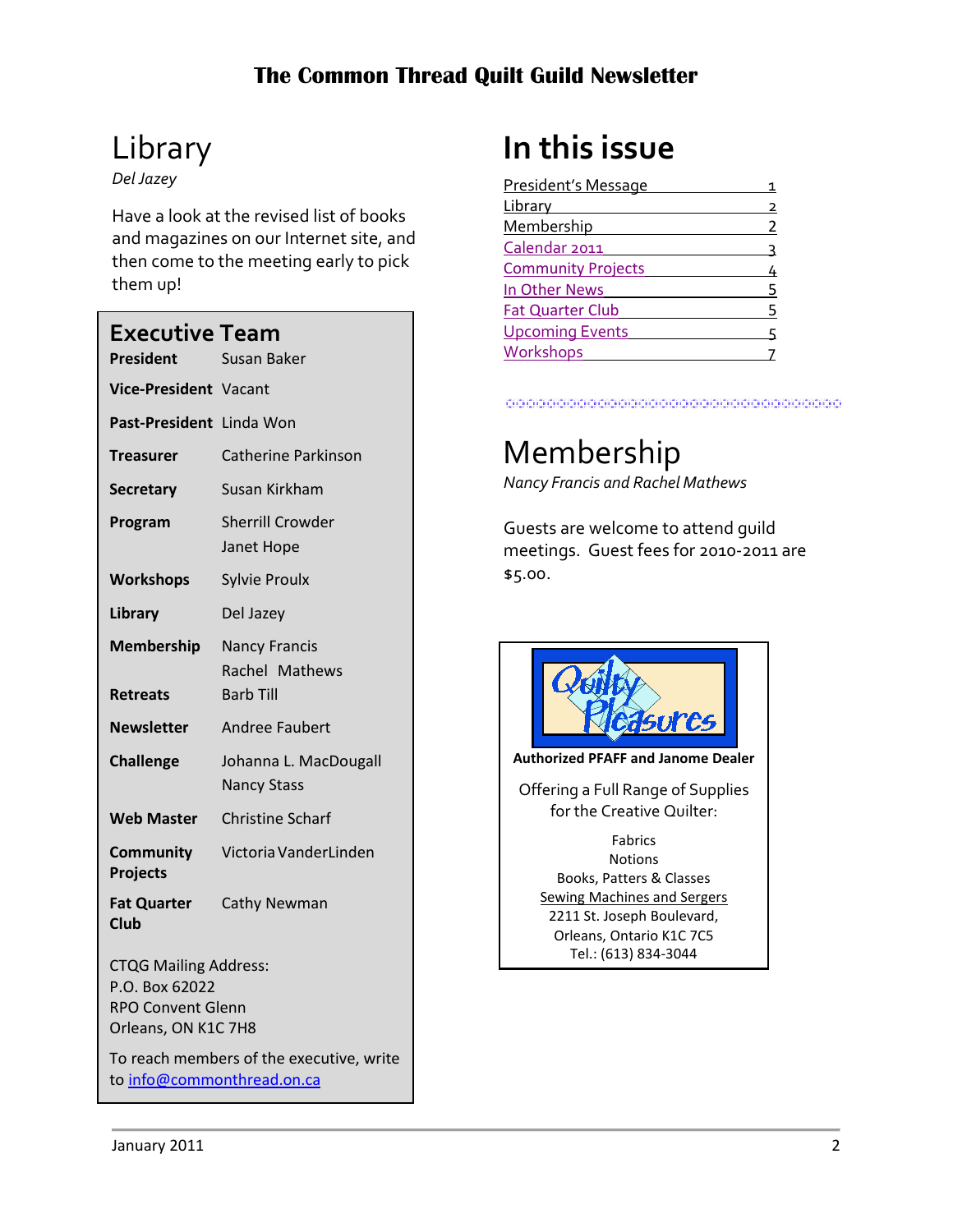<span id="page-2-0"></span>

| Upcoming - Calendar of Events for 2011 |                                                                                     |                                                                                                                                    |  |
|----------------------------------------|-------------------------------------------------------------------------------------|------------------------------------------------------------------------------------------------------------------------------------|--|
| Date                                   | Event                                                                               | Details                                                                                                                            |  |
| <b>January 11, 2011</b>                | Regular meeting                                                                     | Program: Karen Goetzinger<br>Shop of the month: TBA<br>Fat quarter theme: Tone on tone, Neutrals                                   |  |
| January 28-30, 2011                    | Retreat - In-town                                                                   |                                                                                                                                    |  |
| January 29, 2011                       | <b>Workshop: Machine Quilting</b>                                                   | Instructor: Michele<br>Location: Roy Hobbs                                                                                         |  |
| February 8, 2011                       | Regular meeting                                                                     | Program: Movie Night - Quilts in Women's<br>Lives<br>Shop of the month: Running Stitch<br>Fat quarter theme: Reds, Pinks, Burgundy |  |
| February 26, 2011                      | Workshop: Design with 4 Patches                                                     | Instructor: Michele<br>Location: Roy Hobbs                                                                                         |  |
| March 8, 2011                          | Regular meeting                                                                     | Program: TBA<br>Shop of the month: MadAboutPatchwork<br>Fat quarter theme: Asian Fabrics                                           |  |
| March 25-27, 2011                      | Retreat - In-town                                                                   |                                                                                                                                    |  |
| April 2, 2011                          | <b>Workshop: Celtic Table Runner</b>                                                | Instructor: Vicky<br>Location: Roy Hobbs                                                                                           |  |
| April 12, 2011                         | Regular meeting<br>Challenge Quilts due in by 9 pm<br>sharp                         | Program: Catherine Timm<br>Shop of the month: The Country Quilter<br>Fat quarter theme: Polka dots                                 |  |
| April 30, 2011                         | Workshop: Organize your Scraps                                                      | Instructor: Michele<br>Location: Roy Hobbs                                                                                         |  |
| May 10, 2011                           | Regular meeting<br>Voting on the Challenge quilts<br>submitted at the April meeting | Program: TBA<br>Shop of the month: Heirloom Quilts<br>Fat quarter theme: Florals                                                   |  |
| June 14, 2011                          | Regular meeting                                                                     | Program: TBA<br>Shop of the month: Aunt Beth<br>Fat quarter theme: Children's fabrics                                              |  |





Frances O'Neill

Fran's Quilting Services Workshops, Commissions, Private Instructions, Patterns

BY APPOINTMENT ONLY

| 60 Sparrow Way  | Tel: (613) 733-7865            |
|-----------------|--------------------------------|
| Ottawa, Ontario | E-mail: franquilts@rogers.com  |
| CANADA K1V 9H5  | Website: www.fransquilting.com |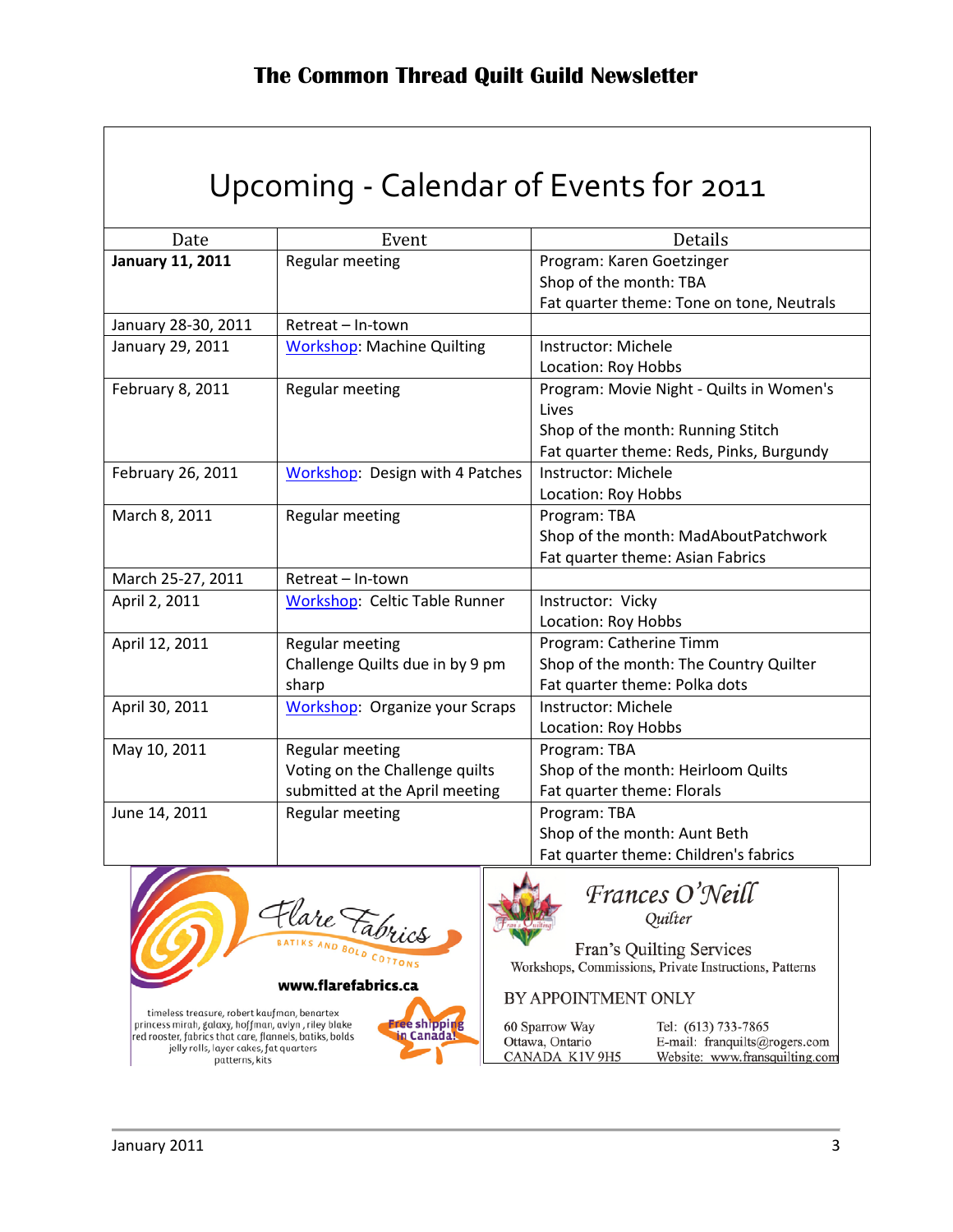

**Karine's Quilting Touch** Quilt making services

#### **Karine Chapleau**

[kchapleau@rogers.com](mailto:kchapleau@rogers.com) (613) 824-9598

#### **Appointment required!**

Services guaranteed Pick-up and delivery service available Bilingual service available

• Special occasion coming up? Why not have a memory quilt made? Let me quilt it for you!

 $\cdot$ 

- Do you have that quilt top that just needs quilting? Let me help you. Give me a call.
- Get your quilt back within a month!

Upon presentation of this ad and your guild **membership card, you will receive 10% off any quilting services.**

# <span id="page-3-0"></span>Community Projects

*Victoria VanderLinden* Committee: Barb Donaldson, Catherine Senecal and Victoria VanderLinden

**How does the committee work**? You can sign out a bag of donated fabric to sew into a top or finished quilt; or sign out a quilt top to be quilted; or donate a quilt; or donate fabric and batting-come see us for details. Remember: we will pay for your batting if you quilt a quilt for us. Or contact us ahead of the meeting and we will bring a batt cut to the size of the quilt you have made.

1) The Common Thread Quilt Guild collects monthly donations of **Cuddle Quilts** for use at the **General Campus** of the Ottawa Hospital. **33 were delivered in December**.

**SIZE MATTERS: Check out the size requirements: for optimum utility, please make your Cuddle Quilts 18" x 24", or make them 22" square. Our battings and backings are cut 24"x 24" to finish 22" square. It is up to you to provide for the 18" x 24".**

**2)** We support the Violence Against Women program with child/teen/adult themed Comfort Quilts (40" x 60"**). 12 were delivered to the Eastern Ottawa Resource Centre in December. We also gave the Centre 6 more wheelchair quilts for the seniors and 28 placemats for their Meals on Wheels program.**

**3)** We support the St. Mary's Community Outreach Centre with baby/child themed quilts (anything from 30" x 40" to 40" x 60"). The young mothers benefit from counseling and instruction.

4) **CHEO Children's Oncology** -We are collecting 50-60 child (anything from 30" x 40" to 40" x 60") and 20 teenage (40" x 60") quilts for the CHEO Children's Oncology unit. **Thanks to your generosity, we delivered all 20 of the teen quilts and 32 of the child quilts in December.**

**Playtime Summer Contest 2010 winner: Maria Fleming.** The Committee thanks all of the members who played this summer. If you wish to make placemats from your project ends and single blocks, including cheater panels, we will accept them for delivery to one of the many Meals on Wheels programs in the city.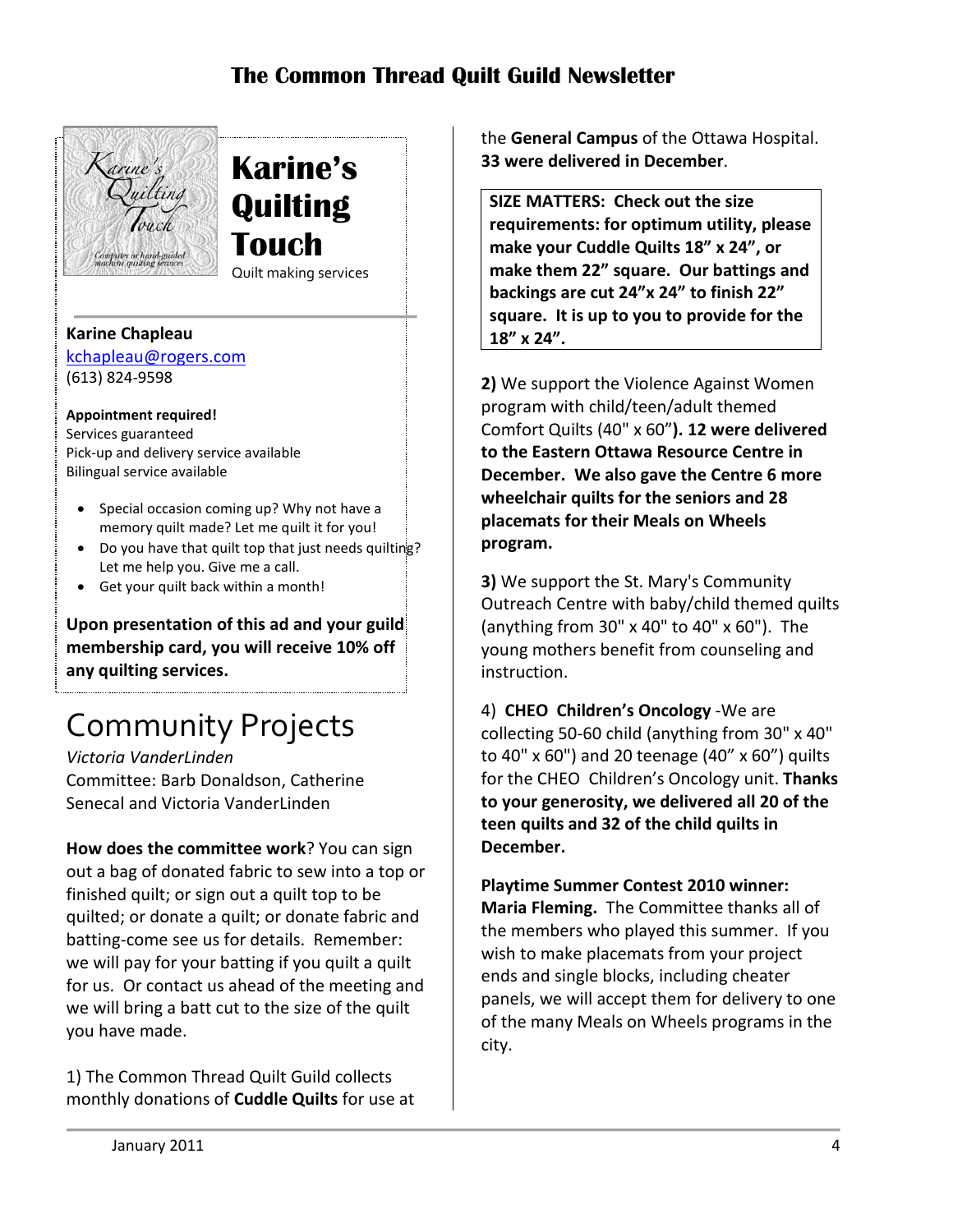

Fabric & Wool ♦ Patterns ♦ Notions ♦Sewing Machines ♦

Quilting, Sewing and Knitting Classes

**Authorized Pfaff and Janome Sewing Machine and Serger Dealer Sales and Service**

**Come and see our fabric selection – we specialize in batiks, Kaffe Fassett, and McKenna Ryan**

**Store Hours Mon-Fri 10-5, Sat 9:30–4** 106 John St. N, Arnprior ON Phone (613) 623-0500 Fax (613) 623-0434 [www.sewinspired.ca](http://www.sewinspired.ca/) Email: info@sewinspired.ca

## <span id="page-4-0"></span>In Other News

**1) NEW PATTERN-** the 2011 Scrap Pattern is Brick by Brick, a great pattern for using up scraps. Just cut everything to one size and away you go! Three block sizes are given. Pick up your copy at the Community Projects table.

**2) Thank you** to Sue Kingwell and Lois Waara who took on a special project: when we received a large donation of kitchen themed fabric, these members volunteered to sew aprons for the kitchen staff at the Shepherds of Good Hope.

<span id="page-4-1"></span>

## Fat Quarter Club

#### *Cathy Newman*

Each month, a member or guest of the Guild may bring a fat quarter (or more than one) to the table and have the chance to win them all! At the end of the year, at the June meeting, you may bring a finished quilt (lap size) and have the chance to win a gift certificate of \$25.



### **DRAGONFLY RETREAT**

at the Quilters Pleasure Weekend Feb 25-27 NAVCAN Centre, Cornwall

Accommodation, meals, sewing room, quilt show, vendors' market, evening trunk shows, QPW workshops.

Call or visit the shop for details

#### <span id="page-4-2"></span>UpcomingEvents Upper Canada Village Quilt Contest in dia 1970 metatra. Ny haavon'ny toerana ara-daharampehintany ary ara-daharanjarahasin'ilay kaominina dia 400<br>Ny faritr'ora dia GMT+1. Ny INSEE dia kaominina mpikambana amin'ny fivondronan-kaominina dia 40.00000. Ilay ka

September 2011: In conjunction with the usual quilt display on the third weekend in September, Upper Canada will host a juried quilt show to celebrate their 50th anniversary. **Three categories with \$500.00 prize monies for first**: **Traditional design** made with 1860's reproduction fabric and hand quilting; **Art** quilt; **Youth** quilt or quilted item. Details are available from their website in mid-January, or visit Victoria VanderLinden at the January meeting.

**Upcoming Events continued page 6**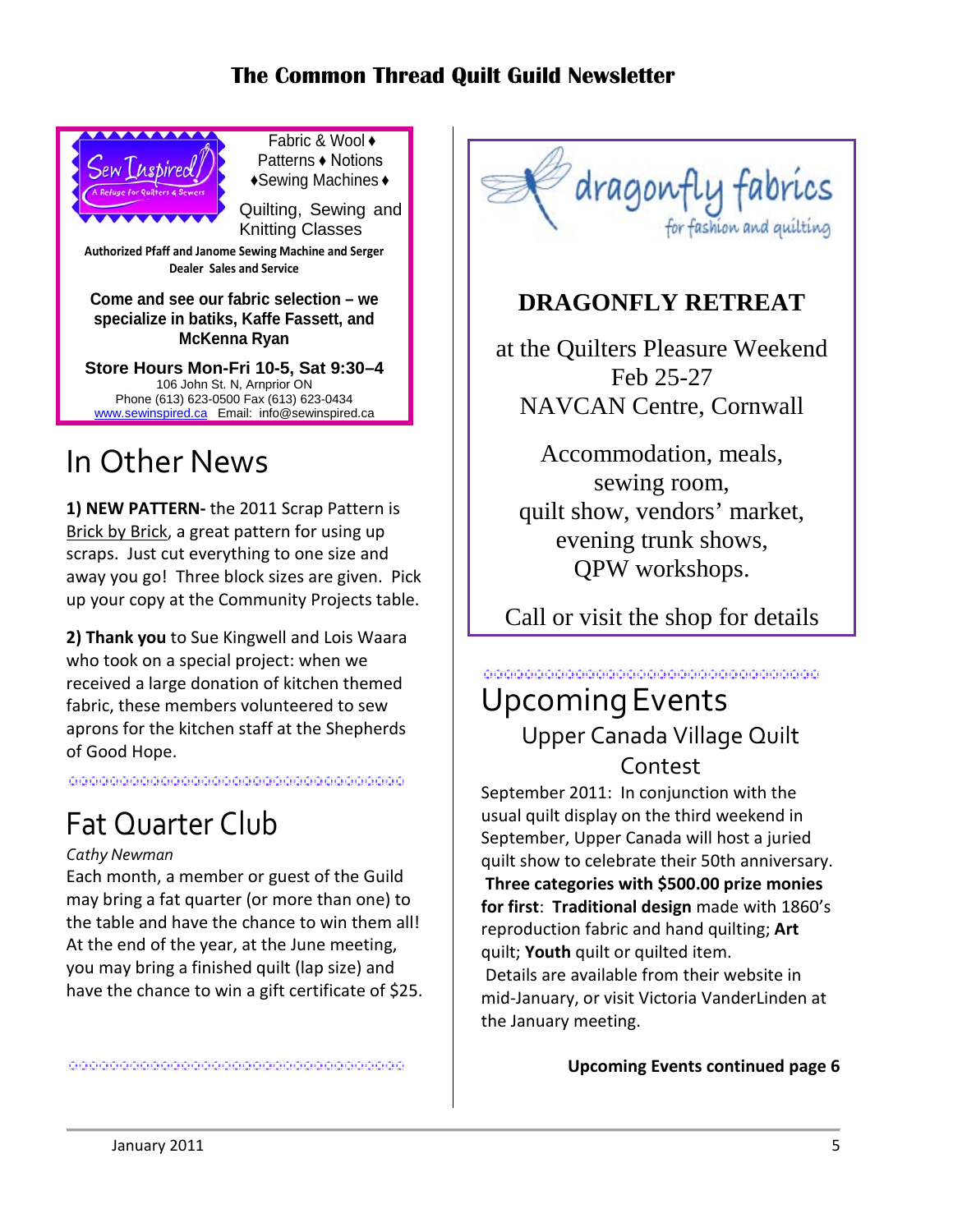### The Grand National Quilt Show "Balancing Act"

The 2011 GRAND NATIONAL, "Balancing Act", will take place at the Joseph Schneider Haus Museum in Kitchener, Ontario from May 15 to September 11, 2011.

The GRAND NATIONAL is an invitational quilt exhibition that celebrates both tradition and innovation and which, in 2011, will be presented by the volunteer Committee in partnership with the Joseph Schneider Haus National Historic Site.

For details, check out their website at <http://www.grandnationalquiltshow.ca/>

000000000000000000000000000000000000

2011 Quilt Block Contest "Memories in Black and White"

DESIGN: An original or traditional design executed in only Black, White and Grey. STATEMENT: Include a brief statement of 50 words or less about the inspiration for your block.

BLOCK: 12.5 inches square with raw edges. This includes the seam allowance. Blocks must be submitted unquilted and NOT ON POINT. Block design should allow for incorporation into a quilt.

MATERIAL: Pre-washed cotton (preferred) or cotton blend, plain or print design fabrics. TECHNIQUE: Pieced and/or appliquéd, embroidery optional.

COLOUR: Blocks must include only pure white, black and shades of grey in plain or print.

DEADLINE: Blocks will be received at the Schneider Haus office until 4:30 p.m. Friday, April 15, 2011. Blocks must be post marked no later than April 11, 2011.

Announcement of the winners of the 2011 Quilt Block Contest will be made during the Museum's May 2011 Quilting Bee.

[Click here](http://www.region.waterloo.on.ca/web/region.nsf/8f9c046037662cd985256af000711418/85AFD0819A426D3885256B1F00807E1A?OpenDocument) for further details or call the Joseph Schneider Haus at 519-742-7752.

<u> 1999 - Johann Johnson, martin amerikan</u> "Wee" Quilt Challenge

McDougall Cottage will be showcasing its strong Scottish heritage by hosting is seventh annual "Wee" Quilt Challenge in the spring of 2011. This mini-challenge invites quilters from all parts of Canada (...and of course, Scotland) to submit a wee quilted creation no larger than 24" x 24". Maximum two entries per quilter.

For our 2011 theme, "DIY PLAID", take a trip from our thrifty Scottish friend Hamish who sewed his own plaid one day when he ran out. We're challenging you to also do-it-yourself. Create a version of your clan tartan or stitch a new one in your favourite colours. Make it fancy or plain...fringe it, bead it or embroider it but don't forget to quilt at least some part of it. Send images & entry form by March 4, 2011. Send Wee Challenge Quilt by March 31, 2011.

The "DIY PLAID" Quilt Show will open next April and run through Labour Day. The artists will be honoured at a Scottish Tea Wednesday, May 25, 2011 when "bonnie wee prizes" will be awarded.

For more information [click here](http://www.region.waterloo.on.ca/web/region.nsf/8f9c046037662cd985256af000711418/8E26CB459AD1782E85256DAA00676091?OpenDocument) or call 519-624-8250 or 519-742-7752.

in die beste die die die beste die beste deur die beste die beste die beste die beste die beste die beste die

### Newsletter

The deadline for the February newsletter is Monday, January 24<sup>th</sup> 2011.

Any day spent quilting is a good day!